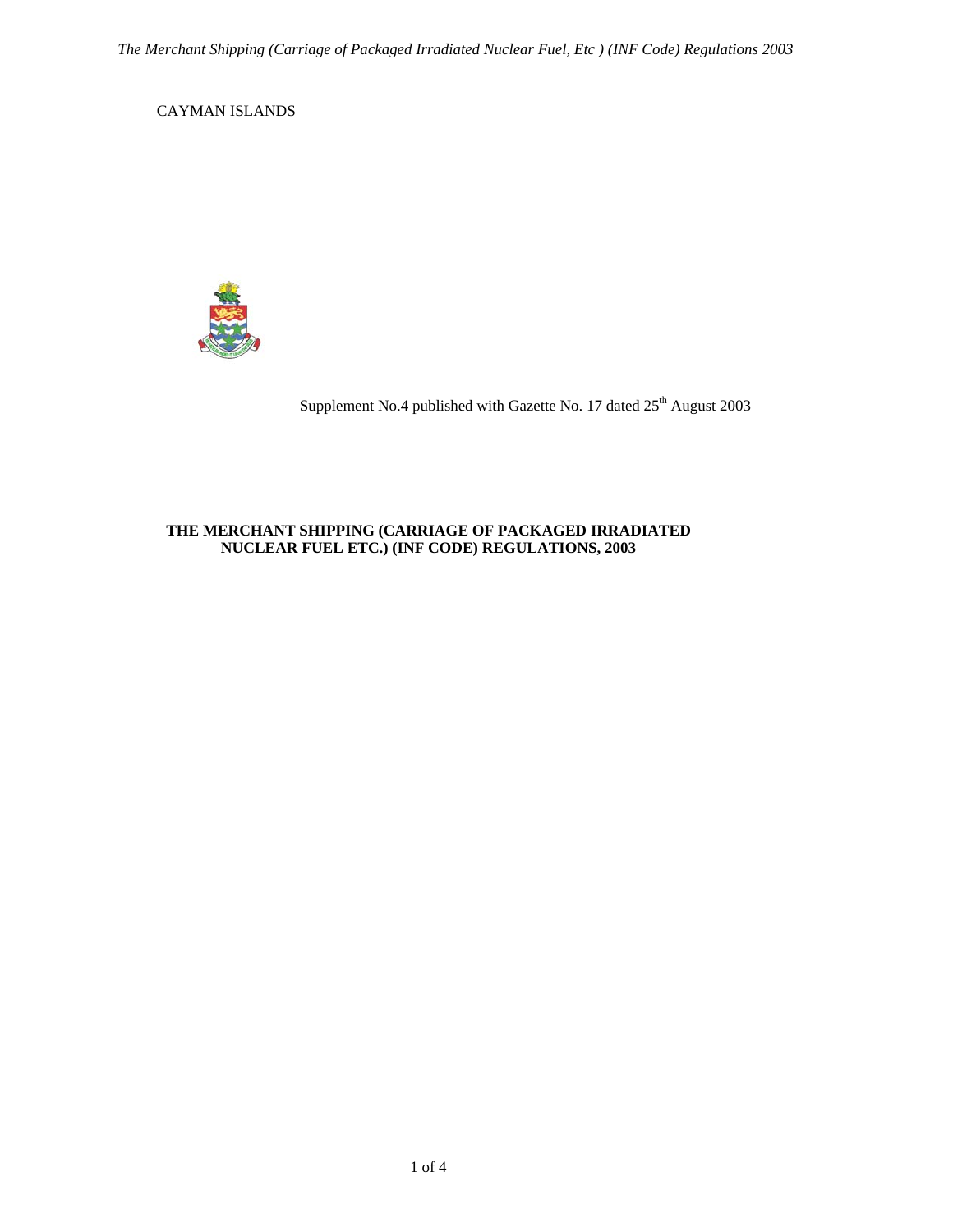# **ARRANGEMENT OF REGULATIONS**

- <span id="page-1-0"></span>1. [Citation.](#page-2-0)
- 2. [Interpretation.](#page-2-1)<br>3. Application.
- [Application.](#page-2-2)
- 4. [Duty to comply with the INF Code.](#page-2-3)
- 5. [Duty to hold a Certificate of Fitness.](#page-3-0)
- 6. <u>[Offences and Penalties.](#page-3-1)</u><br>7. <u>Power to detain.</u>
- 7. [Power to detain.](#page-3-2)<br>8. Offences due to t
- [Offences due to the fault of another person.](#page-3-3)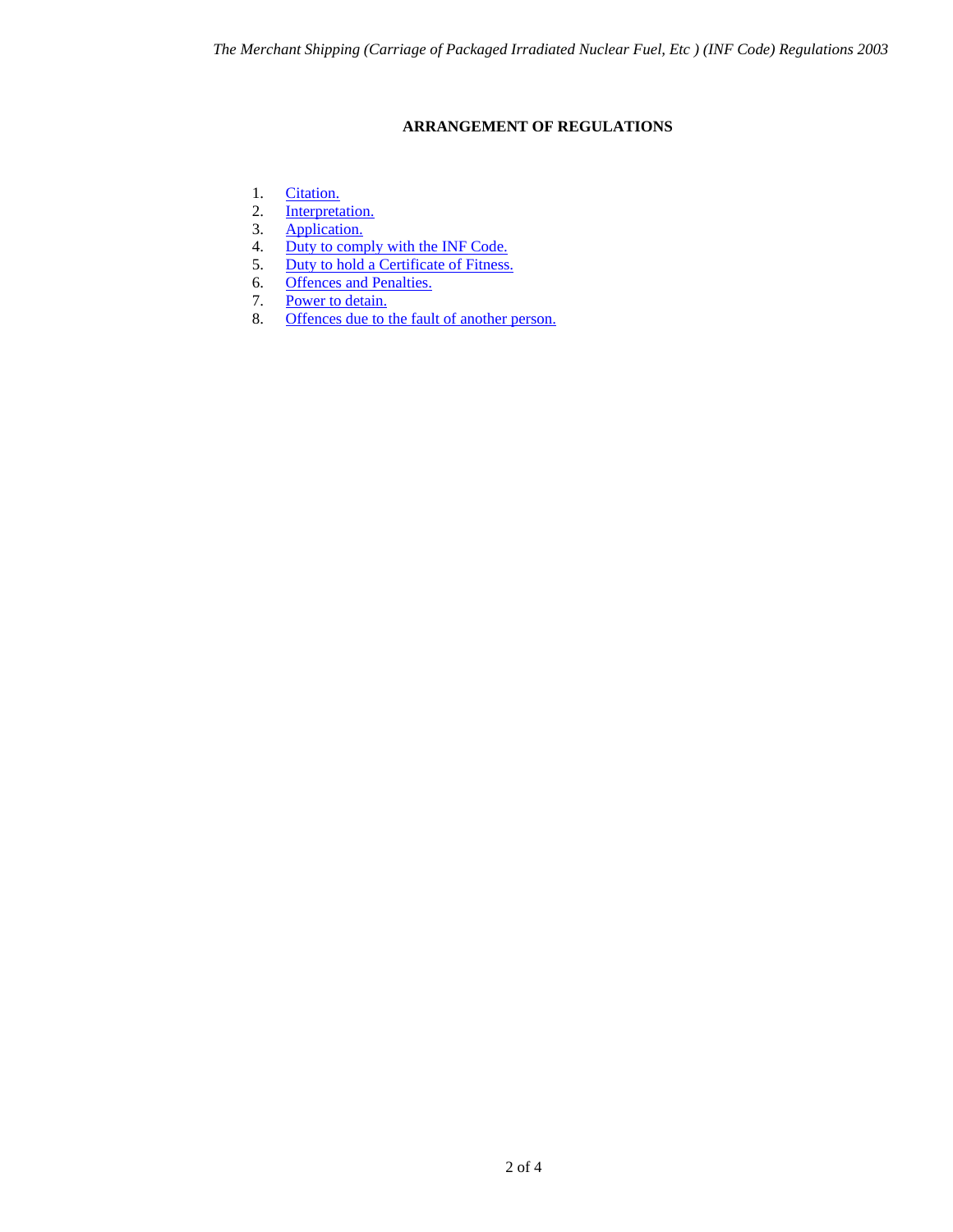### **THE MERCHANT SHIPPING LAW (2001 REVISION)**

## **THE MERCHANT SHIPPING (CARRIAGE OF PACKAGED IRRADIATED NUCLEAR FUEL ETC.) (INF CODE) REGULATIONS, 2003**

The Governor in Council, in exercise of the powers conferred on him by sections 174 and 459 of the Merchant Shipping Law (2001 Revision) makes the following Regulations:

1. These Regulations may be cited as the Merchant Shipping (Carriage of Packaged Irradiated Nuclear Fuel etc.) (INF Code) Regulations, 2003.

#### <span id="page-2-1"></span>Interpretation 2. (1) In these Regulations-

<span id="page-2-0"></span>Citation

"Certificate of Fitness" means the International Certificate of Fitness for the Carriage of INF Cargo, as provided for in the INF Code;

"high-level radioactive wastes" means liquid wastes resulting from the operation of the first stage extraction system or the concentrated wastes from subsequent extraction stages, in a facility for reprocessing irradiated nuclear fuel, or solids into which such liquid waste have been converted;

"IMDG Code" means the 2000 Edition of the IMO International Maritime Dangerous Goods Code;

"INF cargo" means packaged irradiated nuclear fuel, plutonium and high-level radioactive wastes carried as cargo;

"INF Code" means the International Code for the Safe Carriage of Packaged Irradiated Nuclear Fuel, Plutonium and High-Level Radioactive Wastes on Board Ships adopted on 27th May, 1999 by the Maritime Safety Committee of the IMO by resolution MSC 88(71) and set out in the Annex thereto;

"irradiated nuclear fuel" means material containing uranium, thorium or plutonium isotopes, which has been used to maintain a self-sustaining nuclear chain reaction;

"operator" in relation to a ship includes any owner, charterer, manager and agent of the ship;

"packaged" means contained in packagings complying with the requirements of Class 7 of the IMDG Code, Schedules 10, 11, 12, 13 or 14;

"plutonium" means the resultant mixture of isotopes of that material extracted from the reprocessing of irradiated nuclear fuel; and

"ship" includes hovercraft.

(2) A reference in these Regulations to the IMDG Code, INF Code or the Safety Convention shall include a reference to any document amending that publication which is applicable to the Islands.

(3) In interpreting the INF Code-

(a) compliance with the requirements of the INF Code having been made mandatory under regulation 4, the language thereof shall be construed accordingly, and in particular "should" shall be construed as "shall";

(b) references to the Administration shall, in relation to Cayman Islands ships, be construed as references to the Director.

<span id="page-2-2"></span>Application 3. These Regulations apply to-

(a) Cayman Islands ships wherever they may be; and (b) other ships which are in Cayman Islands waters, carrying INF cargo.

<span id="page-2-3"></span>Duty to comply with the INF Code

4. (1) Every ship to which these Regulations apply shall be constructed, equipped, inspected and surveyed in accordance with the requirements of the INF Code.